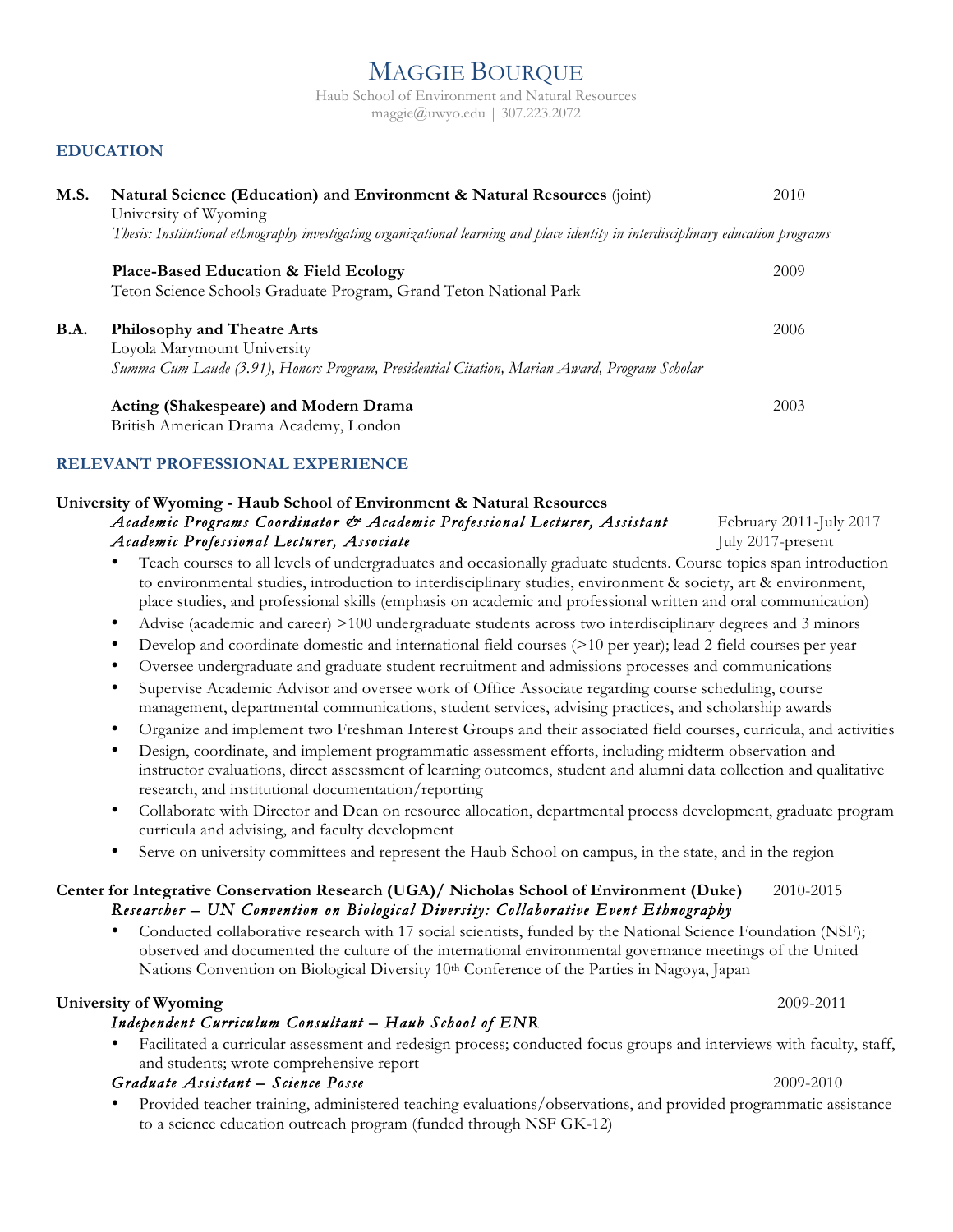MAGGIE BOURQUE maggie@uwyo.edu | 307.223.2072

## **Teton Science Schools**

# *Education Program Administrator* 2010

- Administered all aspects of seasonal field science education day programs, including curriculum planning, instructor training, parent communications, risk management, and course implementation
- Taught field courses for students grades Pre-K through 12
- Mentored and managed AmeriCorps interns, teaching staff, and graduate student instructors

# **L.A. Theatre Works,** Los Angeles, CA

# *Independent Consultant* 2008-2013

• Provided dramaturgical expertise, content and copy editing, and education program consulting

# *Director of Education* 2005-2008

- Managed national and regional education programs
	- o Provided financial, personnel, curricular, and partnership management
	- o Oversaw staff and programming for artist residencies in juvenile correctional facilities
	- o Implemented national outreach programs providing audio theatre to over 800 public schools & libraries
	- o Designed enrollment/tracking system and email marketing campaigns
	- o Partnered with LA-area organizations, K-12 schools, and districts to create interdisciplinary place-based art integration programs

# *Associate Director of Development*

- Wrote, tracked, reported, and managed all education-related grants; with Managing Director, wrote and managed organizational grants, pursued corporate sponsorships, and oversaw individual donor relations
	- o Pursued funding for programming; acquired >\$500,000 toward education programs
	- o Consulted with internal departments to craft proposals and seek funding for needs and growth opportunities, cultivated personal relationships with various funding agencies

# **Natural History Museum of Los Angeles County** 2006-2008

## *Arts Education Roundtable Partner*

- Partnered with K-12 schools and nonprofit arts organizations to create 10-week student projects with culminating museum exhibitions and publications
- Extended relationship with the museum, co-producing art/science partnership events and educational programs

## **Friends of Ballona Wetlands** 2007-2008

# *Program Coordinator, Environmental Education*

- Managed curriculum, program development, and field and classroom instruction
- Facilitated in-class outreach in over 50 Los Angeles-area schools (public and private), consulted with teachers to address CA State Standards, coordinated field trips, field instructed, and created supplemental curricular materials
- Managed and trained 6 interns in various roles in administration, development, outreach, and instruction
- Organized meetings and events for the 20-member Board of Directors
- Managed several government and corporate grants and funding relationships
- Created and implemented a local business pollution prevention outreach program
- Worked closely with university partners to create internship and service opportunities
- Contributed to strategic plan, revised program structure, developed ongoing school partnerships

## **Loyola Marymount University** 2002-2006

*Teaching Assistant* Taught writing seminars for introductory Honors English; TA for *Philosophy of the Arts Research Assistant* Dean College of Communication and Fine Arts - report author: "*State of Interdisciplinarity at LMU" Program Coordinator* Office for International Students and Scholars and LMU Student Life Office *Resident Director* International House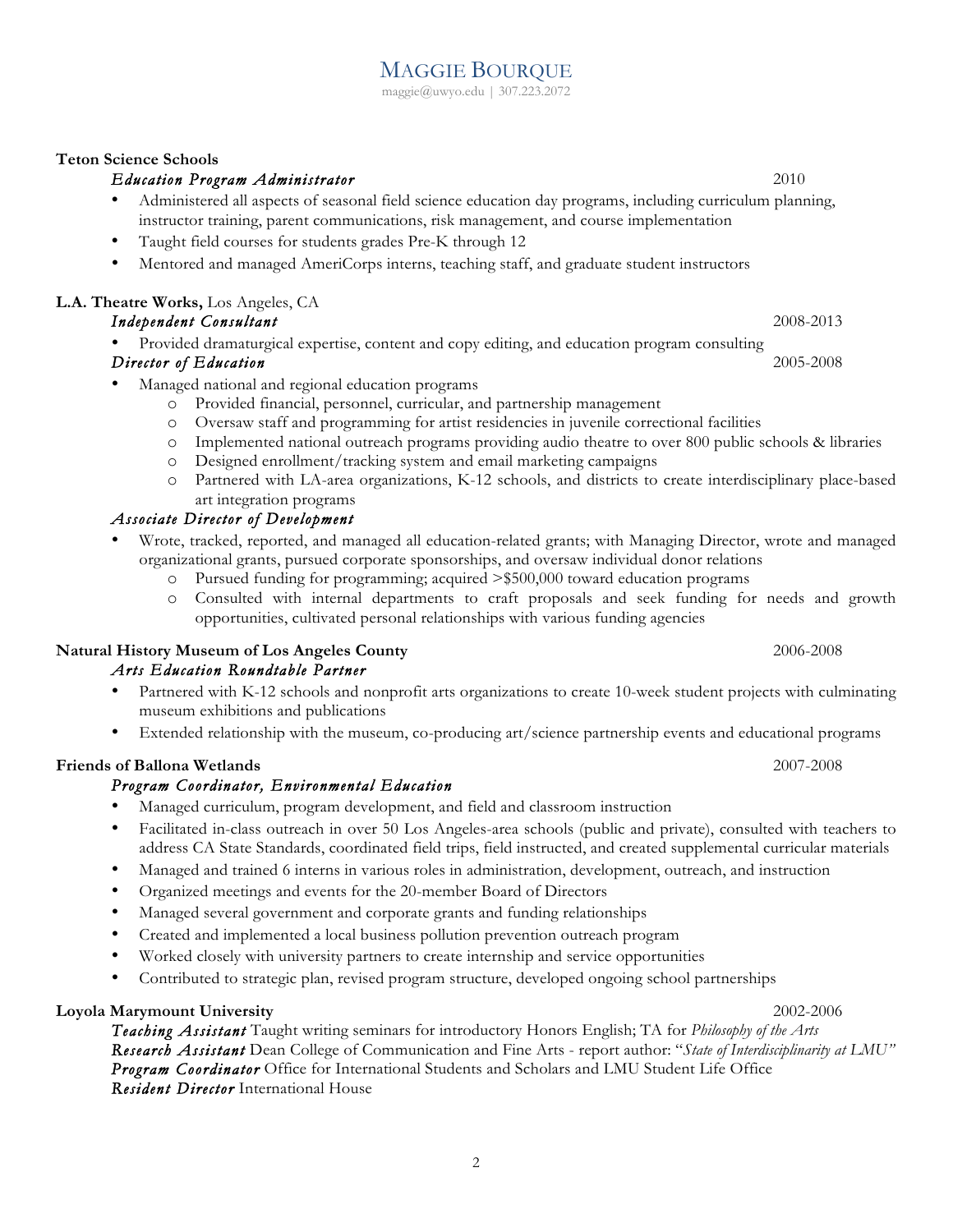# MAGGIE BOURQUE

maggie@uwyo.edu | 307.223.2072

#### **TEACHING – UNIVERSITY OF WYOMING**

| ENR 1100 ENR Problems & Policies                                 | 4 sections  | 2012-2014       |
|------------------------------------------------------------------|-------------|-----------------|
| ENR 1101 First Year Seminar: Thinking Like a Mountain 3 sections |             | $2015$ -present |
| ENR 2000 Environment & Society (COM2)                            | 2 sections  | 2017-present    |
| HP 3151/ENR 3900 Art & Environment (H)                           | 3 sections  | $2012$ -present |
| NASC/EE 4800 Energy Policies & Impacts                           | 2 sections  | 2012; 2015      |
| ENR 4890 NOLS: Environmental Ethics                              | 5 sections  | $2011$ -present |
| ENR 4970 Internship                                              | 14 sections | $2011$ -present |
| ENR 5890 Internship                                              | 3 sections  | 2012-2013       |
| ENR 4890/5890 Env Solutions in Jackson Hole                      | 1 section   | 2017            |
|                                                                  |             |                 |

#### **ADDITIONAL TEACHING**

| Teton Science Schools               | Field Instructor, multiple disciplines (K-12)  | 2008-2010 |
|-------------------------------------|------------------------------------------------|-----------|
| Natural History Museum of LA County | Integrated $Art/$ Science Educator (K-12)      | 2006-2008 |
| Friends of Ballona Wetlands         | Ecology Field Instructor (PreK-8)              | 2005-2008 |
| L.A. Theatre Works                  | Arts Educator (6-12)                           | 2005-2008 |
| Loyola Marymount University         | University Honors Program - Writing Instructor | 2005-2006 |
| First Stage Theatre Academy         | Voice & Speech, Acting, Shakespeare (K-12)     | 2001-2006 |

#### **SELECTED INSTITUTION-LEVEL SERVICE**

| Office of Student Affairs                 | Tobin and Spitaleri Outstanding Graduate Award Committee   | $2017$ -present |
|-------------------------------------------|------------------------------------------------------------|-----------------|
| University Honors Program                 | Honors Dean Search Committee                               | 2017            |
| Office of the President                   | President's Public Art Committee                           | 2017-present    |
| Office of Academic Affairs                | Advising Redesign Committee / Course Management Committee  | 2016-2017       |
| Multiple Departments/Units                | Steering Committee: Sans façon-campus/community public art | 2016-present    |
| Office of Academic Affairs                | First Year Seminar Assessment Committee (selected)         | $2015$ -present |
| University of Wyoming Art Museum          | Interdisciplinary SciArt Symposium Steering Committee      | $2015$ -present |
| Wyoming Institute for Humanities Research | Affiliate Faculty Member                                   | $2015$ -present |
| University Honors Program                 | Senior Thesis Advisor                                      | 2013-present    |
| Social Justice Research Center            | <b>Advisory Board Member</b>                               | 2012-present    |
| Science and Mathematics Teaching Center   | <b>Affiliate Faculty Member</b>                            | 2012-2017       |
| <b>Graduate Committees</b>                | Plan B Masters Thesis Committee Member (8 committees)      | 2012-2016       |
| Ellbogen Center for Teaching & Learning   | New Faculty Seminars: Advising Strategies - panelist       | 2013            |
| University of Wyoming Art Museum          | <b>Summer Teaching Institute – Faculty Mentor</b>          | 2013, 2014      |
| Synergy Program                           | Guest Lecturer - advising and academic skills              | 2012-2014       |

#### **SELECTED HAUB SCHOOL SERVICE (College & Department Level)**

| Assessment Coordinator                                                           | $2012$ -present |
|----------------------------------------------------------------------------------|-----------------|
| Faculty Member: Curriculum Committee (Recreation & Tourism)                      | 2016-2017       |
| Faculty Advisor: Environment & Natural Resources Registered Student Organization | 2011-2017       |
| Chair: Curriculum Committee (Environmental Systems Science)                      | 2013-2015       |
| Hiring Committee (Chair): Director of Academic Programs                          | 2015            |
| Hiring Committee (Chair): Academic Advisor                                       | 2013            |
| Hiring Committee: Accounting Associate                                           | 2013            |

#### **PROFESSIONAL DEVELOPMENT**  Advising Conversations – monthly meetings 2011-present Critical Thinking Examination (CTE): *Evaluator* 2012-present FIG Colloquium: *Faculty participant* 2012-present LeaRN Program: *Teaching Transition Skills in the First Year Seminar mini-grant recipient* 2016 Ellbogen Center for Teaching & Learning: *Advising Via Canvas – pilot project participant* 2014-2015 Ellbogen Center for Teaching & Learning: *Faculty Summer Institute - First Year Seminars – selected participant* 2014 Conference on the First Year Experience (San Diego, CA): *Session Presenter: "First-Year Students in the Field"* 2014